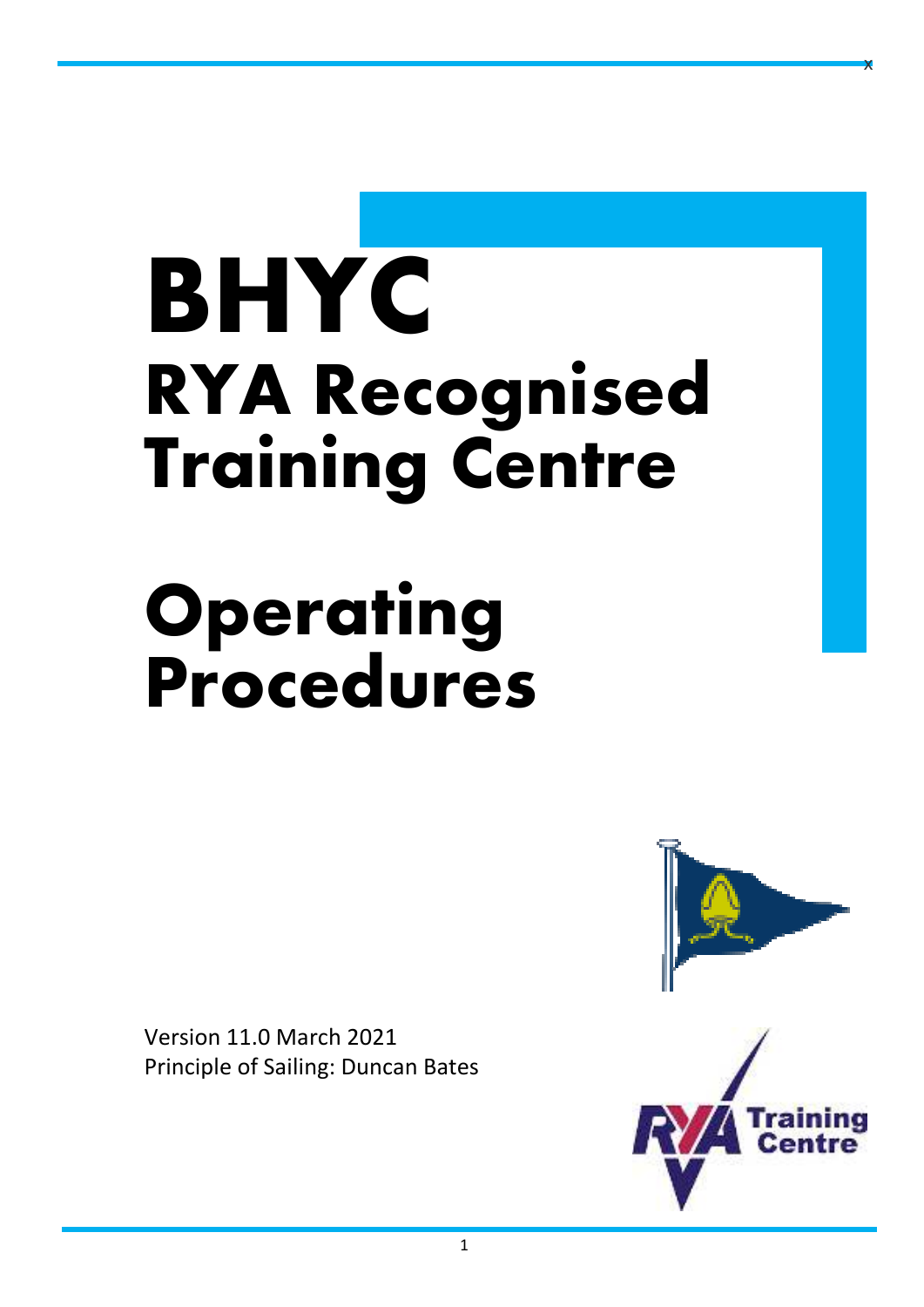

#### **Bembridge Harbour**

All Harbour training must take place under the rules and regulations of Bembridge Harbour Improvements Company (BHIC) Bylaws.

#### **Related documents:**

All instructors are expected to comply with the relevant club policies outlined below. The standard operating procedures below are written to cover training aspects not covered by any existing guidance.

| <b>Document</b>                      | Location                                         |
|--------------------------------------|--------------------------------------------------|
| Health and safety policy             | <b>BHYC website (Secretariat &gt; Documents)</b> |
| Safeguarding Policy (Children)       | <b>BHYC website (Secretariat &gt; Documents)</b> |
| Safeguarding Policy (Adults at Risk) | <b>BHYC website (Secretariat &gt; Documents)</b> |
| <b>Equality Policy</b>               | <b>BHYC website (Secretariat &gt; Documents)</b> |
| <b>Safety Policy</b>                 | <b>BHYC website (Secretariat &gt; Documents)</b> |
| <b>Emergency Action Plan</b>         | <b>BHYC website (Secretariat &gt; Documents)</b> |
| Bembridge Harbour Plan               | <b>BHYC website (Secretariat &gt; Documents)</b> |

#### **What constitutes training?**

RYA recognition means that all RYA courses must be run by recognised training centres (RTCs) using suitably qualified staff following the relevant syllabi, using appropriate well-maintained equipment and with suitable safety support, as defined by the RYA in these Recognition Guidance Notes (RGNs), the logbooks and instructor handbooks.

An RTC is expected to comply with the requirements at all times when conducting training in the disciplines for which the centre is recognised, regardless of whether RYA certificated courses are being run at the time.

Training excludes casual instruction by affiliated club members to friends etc. These should not be advertised as RYA instruction regardless of whether those offering casual instruction are RYA instructors.

Between the definition of RYA courses, and casual instruction to friends, lies the area of race coaching, and particularly Youth Race Coaching. These are generally structured sessions organised by an Event Organiser, aimed at more competent sailors, and often delivered by a Racing Instructor, Race Coach Level 2 or RCL3. A separate section has been included in these Operating Procedures to cover this area of Race Coaching.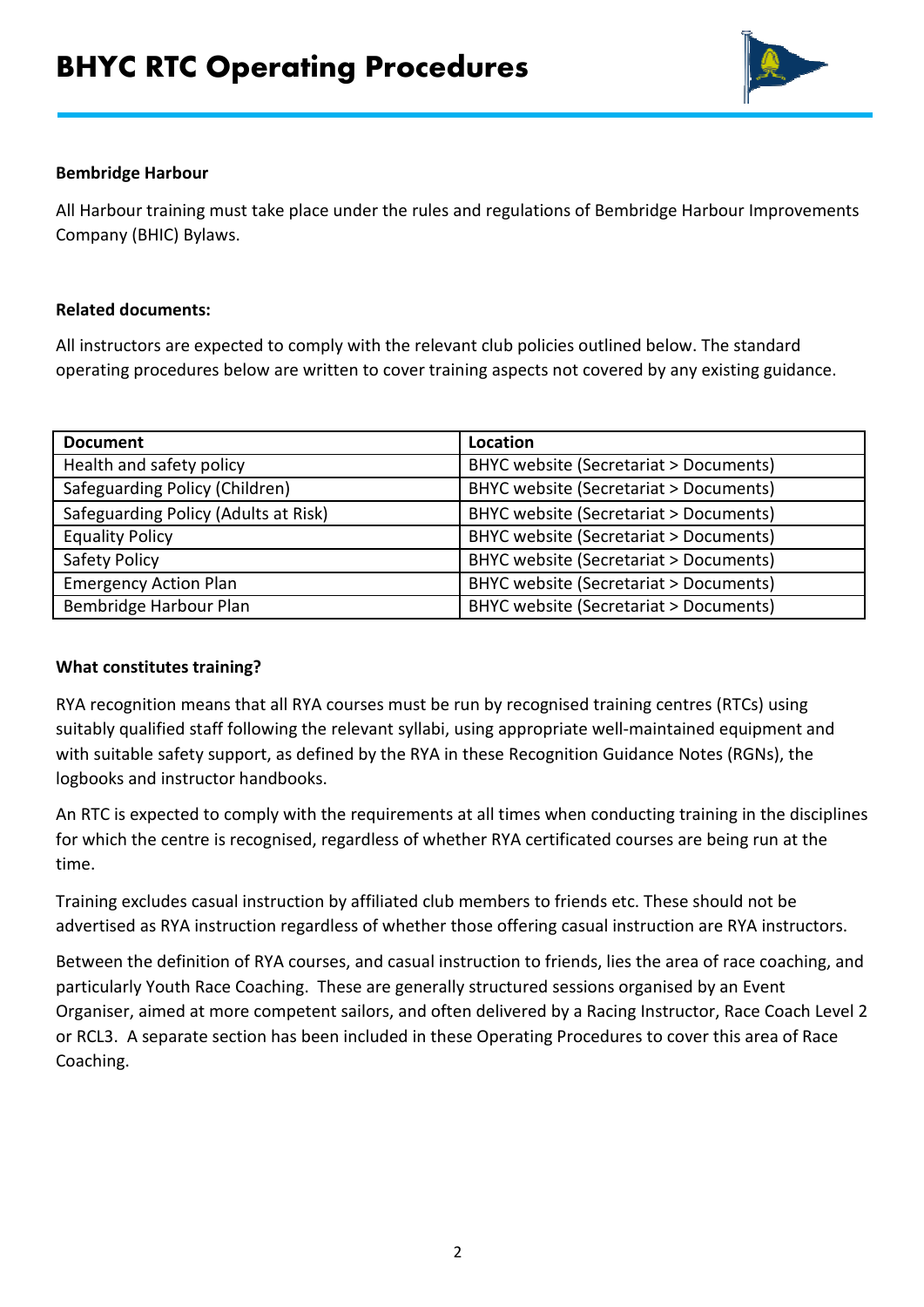

#### **Courses Brading Haven Yacht Club runs**

| Dinghy Level $1 -$ Start Sailing | Youth Sailing Scheme - Start Sailing Stage 1 |
|----------------------------------|----------------------------------------------|
| Dinghy Level 2 - Basic Skills    | Youth Sailing Scheme – Start Sailing Stage 2 |
| Dinghy Level 3 - Better Sailing  | Youth Sailing Scheme – Start Sailing Stage 3 |
| Dinghy - Day Sailing             | Youth Sailing Scheme – Start Sailing Stage 4 |
| Dinghy - Spinnakers              | <b>Powerboat Courses</b>                     |
| Dinghy - Performance Sailing     | Powerboat Level 1 - Start Powerboating       |
| Dinghy $-$ Seamanship            | Powerboat Level 2 – Powerboat Handling       |
| Dinghy - Start Racing            | Safety Boat                                  |
| Dinghy - Intermediate Racing     | <b>Theory Courses</b>                        |
| Dinghy - Advanced Racing         | Essential navigation and Seamanship          |

#### **Staffing:**

Every sail training session must be in sight of a Senior Instructor

Instructors must hold the relevant qualifications for the courses they are teaching (See RYA Instructor handbook G4). Dinghy instructors teaching on courses that require prior approval of their experience by the principal and chief instructor must have done so in good time for the course.

It is the responsibility of Chief Instructor to ensure all Instructors have in date qualifications prior to instructing on a course. This includes current instructor qualification (valid for 5 years) and first aid certificate (typically valid for 3 years). It is recommended a Instructor should consult with the principal if they are undertaking a first aid course other than the RYA course. There is no longer an RYA list of approved courses and each must be judged on its syllabus and learning outcomes.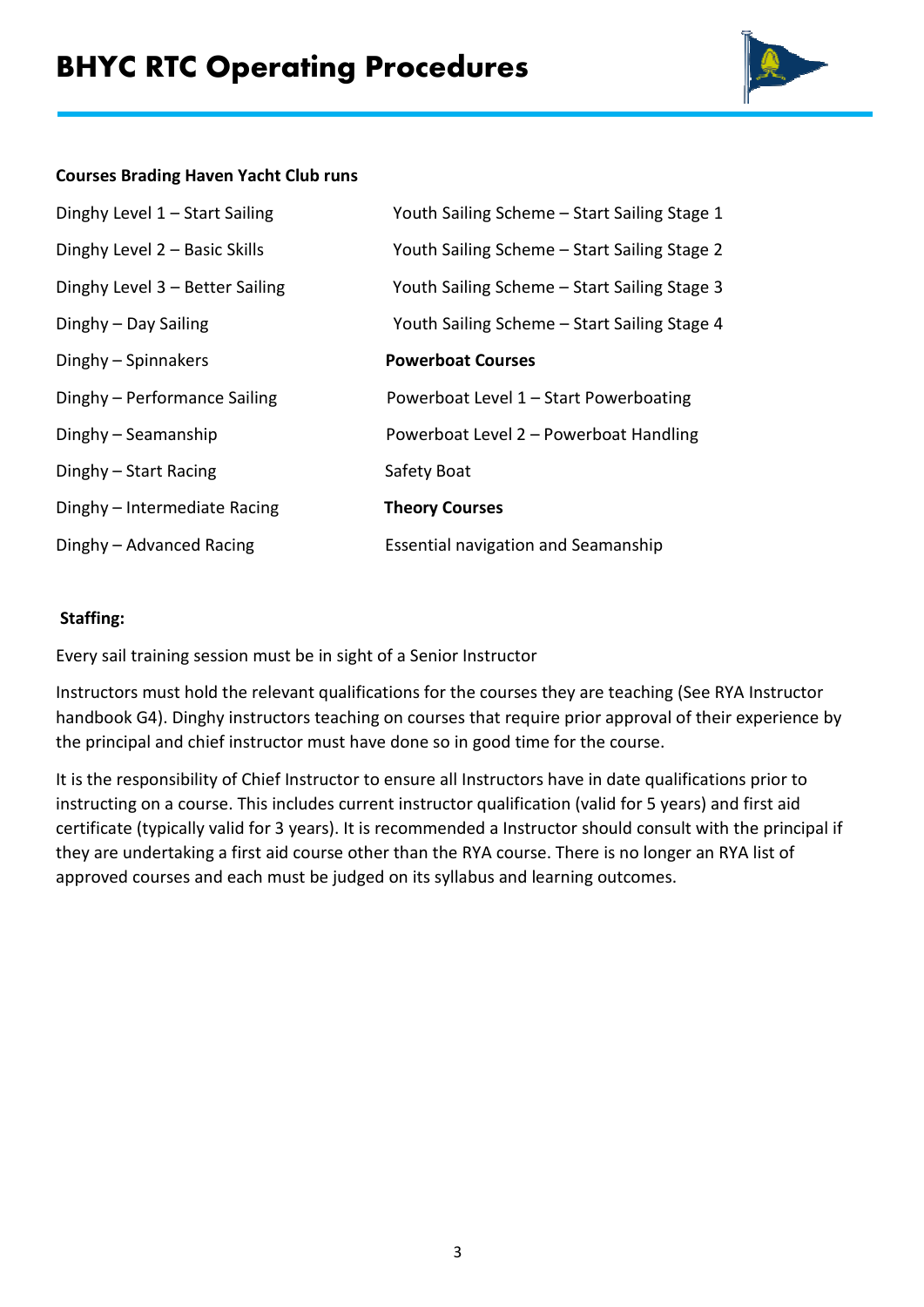

#### **Course Organisation:**

The Training team inclusive of duty SI are responsible for ensuring that pre-course information is disseminated and, on the day, that participation forms and health declarations are completed and locked in the office.

Participation forms should gain consent around the use of photography equipment and video cameras for coaching, if either are to be used.

Adequate publications including logbooks and certificates should be in stock prior to the course. Wherever possible the principal will order sufficient publications for the courses advertised for that year.

Maintenance of the equipment, including sailing dinghies is the responsibility of the Boatman, however should always be checked by Instructor prior to the course.

Instructors are responsible for checking the weather forecast prior to the course and discussing with the senior instructor, during the daily briefing, the most appropriate location.

Cancellation/ postponement: In the case of course cancellation due to inclement weather, the training team will liaise with the participants by app, giving as much notice as possible.

#### **Session preparation:**

Each instructor should familiarise themselves with the BHYC course programmes and appropriate RYA syllabi for their RYA course prior to the first day.

The senior instructor will:

- Liaise with the race officer of the day to organise an appropriate sail training area.
- Brief the instructors to include course outline, weather briefing, and overview of participants with any health concerns, other sessions and sailing areas. The signals to be used on the day by all groups must be set.
- Provide an introduction to the course participants including risks posed by weather (e.g. heat stroke/ hypothermia), hazards.

#### **The instructors:**

- Brief the course participants for each session including:
	- o Session aims considering SMART goals
	- o Key coaching points as outlined in the instructor's handbook G4 and the advanced sailing handbook
	- o Session logistics i.e., timing, equipment, sailing area and signals

#### **Equipment:**

A selection of buoyancy aids is provided across a range of sizes but often participants bring their own. The senior instructor is responsible for assessing the suitability of participants own buoyancy aids for CE mark, adequate buoyancy (50N or more) and signs of wear and tear.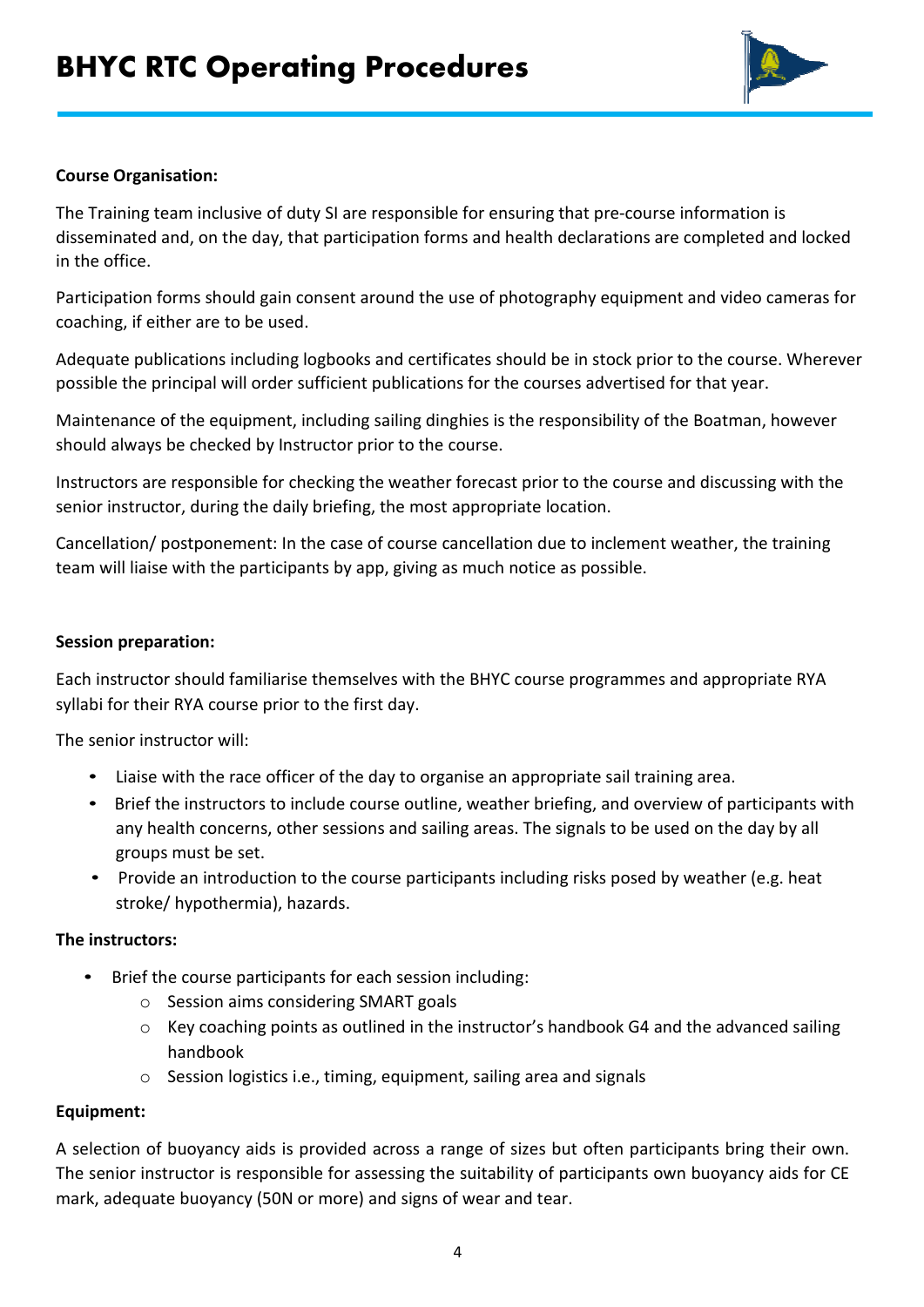

Any faulty equipment must be repaired immediately prior to continued use. If it cannot be repaired at the time it should be labelled as out of action and reported to the senior instructor immediately who will notify the club boatman by writing the damage on the whiteboard located in the boat and shed.

Damaged sailing dinghies must not be used until all components are in satisfactory working order.

Mast head floats will be used routinely on all 420, RS Feva, RS Tera, Wayfarer participating in RYA courses. This may be waived for those participating in any RACING module at the discretion of the senior instructor.

Sailing dinghies not directly owned by BHYC (e.g. boats owned privately by members or a third party organisation) must have a corresponding contract completed and forwarded to the centre principal prior to these craft being used in training.

#### **On the water sessions:**

On the water instruction should be conducted in the priority, 1) SAFE, 2) FUN, 3) EDUCATIONAL. The senior instructor has the final decision on all aspects of conducting instruction on the water.

The instructor in charge of each session is responsible for counting participants on and off the water.

The Instructor must ensure that in the event their group leaves or enters the Harbour under sail (as agreed with Chief Instructor/ Duty SI) they are fully briefed and kept to the passage shown in **appendix 4.** 

The senior instructor must be contactable by the duty officer and race team by VHF radio throughout the session on channel P4, Call sign "Senior Instructor".

Where instructors are teaching/coaching from a Safety Boat they will be in communication with the senior instructor using the Safety Boat VHF. Call sign tailored to reference allocated Safety Boat ie "Lobster", "Sceptre", "Mitre" etc.

See the club's Emergency Action Plan for guidance on serious incidents

Accidents and near misses should be reported in the accident book which is kept in the Jubilee Training room. All accidents and injuries should be reported to the chief instructor/ RYA principal as soon as practicable and in any case within 24 hours.

#### **Entrapment:**

The training department use boats with a large natural air gap when inverted in normal circumstances, we also have some masthead floats to fit to member's modern high-performance dinghies when being used for training.

We supply harnesses with quick release hooks for learning trapeze work during training.

When Rescuing a Trapped Sailor: If someone is actually under water there is very little time for rescue, with or without a safety boat. A wide range of approaches and boats were tried by the RYA over several sessions in several locations. The RYA discovered the fastest reliable rescue technique, which worked for all boats, was found to be two heavy sailors aboard the inverted boat, pulling on the centreboard. Nearly all boats could be righted consistently inside thirty-five seconds in a range of conditions.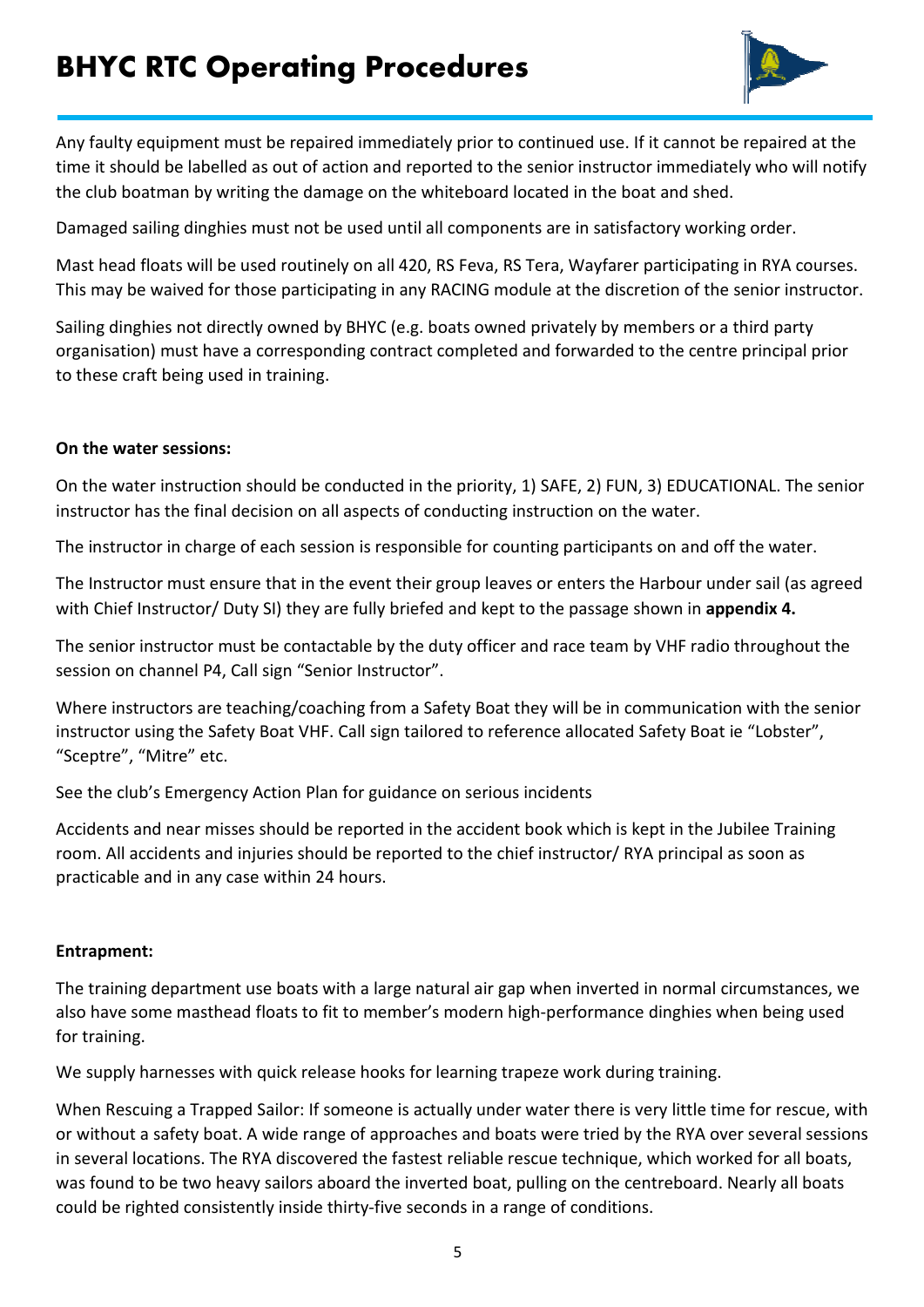

#### **Safety boats:**

The minimum age for helming a Safety Boat is **16 years** unless accompanied by a Powerboat Instructor.

Staff training - all Instructors are made aware of the Club's Health and Safety Policy statement during staff training and are instructed to conform to its requirements, so far as is reasonably practicable.

The Instructor: student ratios recommended by the RYA are to be adhered to at all times.

Crewed Dinghies : 3 : 1 for beginners with Instructor onboard.

9 : 1 in max of 4 boats (i.e. 3 Vision's x 3 students in each, or 4 Pico's x 2 students in each)

Single-handed dinghies: 6 : 1

Powerboats: Safetyboat – 3 : 1 (2 boats) All other levels – 3 : 1

All Courses are to be supported by correctly equipped Safety Boats, which will be appropriately staffed by qualified people.

The Powerboat: boat ratios recommended by the RYA are to be adhered to at all times.

Dinghies (single-handed or crewed) : Up to 6 Dinghies 1 safety boat

7 to 15 Dinghies 2 safety boats

More than 15 Dinghies 3 safety boats

For recreational sailing (not including tuition) each safety boat should provide cover for a maximum of 12 dinghies.

For all Sailors under your care (under tuition, Racing or free sailing) head counts must be conducted, at least, every 10 minutes.

When private lessons are being conducted individual Instructors are to ensure that the Club Safety Boats are aware of the areas in which private lessons will be conducted.

Each training course must have allocated safety boats in addition to safety boats allocated for racing events. This is to ensure there is sufficient cover for training and general club sailing/racing. Cross cover should be avoided.

Instructors must ensure that safety boat ratios are adhered to when launching boats. Safety cover must be in place before any boats are launched.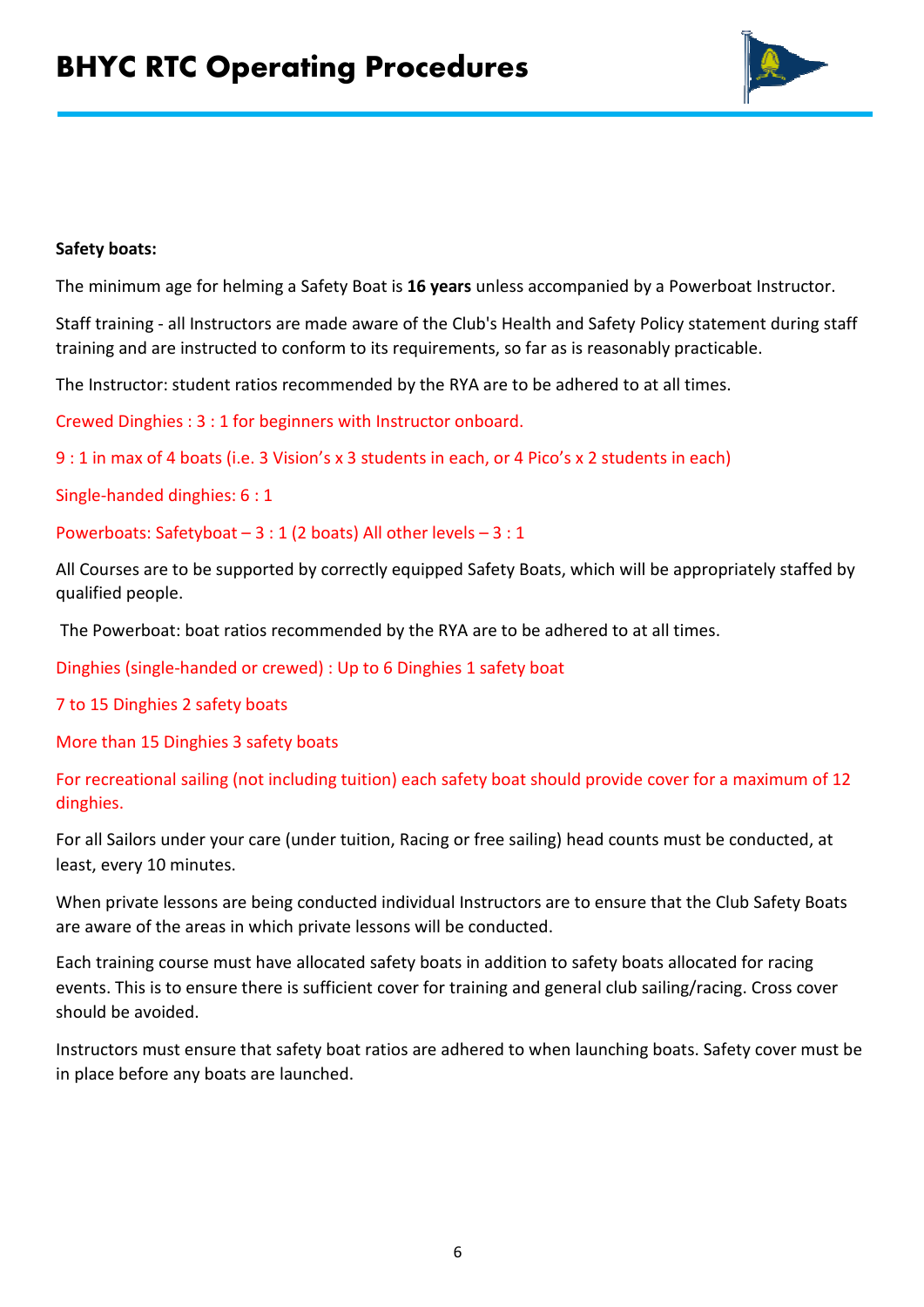

It is the responsibility of the Instructor to ensure that the allocated safety boat is adequately equipped to the standards set out in the RYA training centre guidance notes. As a minimum the daily checks should include:

- Paddle
- Tubes adequately inflated
- Anchor attached
- 2 towlines
- Throwline on console packed correctly
- Kill cord undamaged
- Sharp, serrated knife
- Fire extinguisher 5a/34b
- VHF
- Radio emergency card
- Radar reflector on A-frame vessels
- Bridle secured to strong points
- BDH items are in date and functionable
- Adequately fuelled
- **Painter**

#### BDH (Minimum requirement)

- § Tool kit
- § Survival bag or TPA
- § Waterproof first aid (2 large & 2 medium wound dressings, triangular bandages)
- § Kill cord
- § Laminated chart of sail areas (in date)
- § Flares (2 orange smoke & 2 pinpoint red)
- § Fog horn

#### **Operating Areas:**

This chart shows the usual operating areas for Brading Haven Yacht Club.

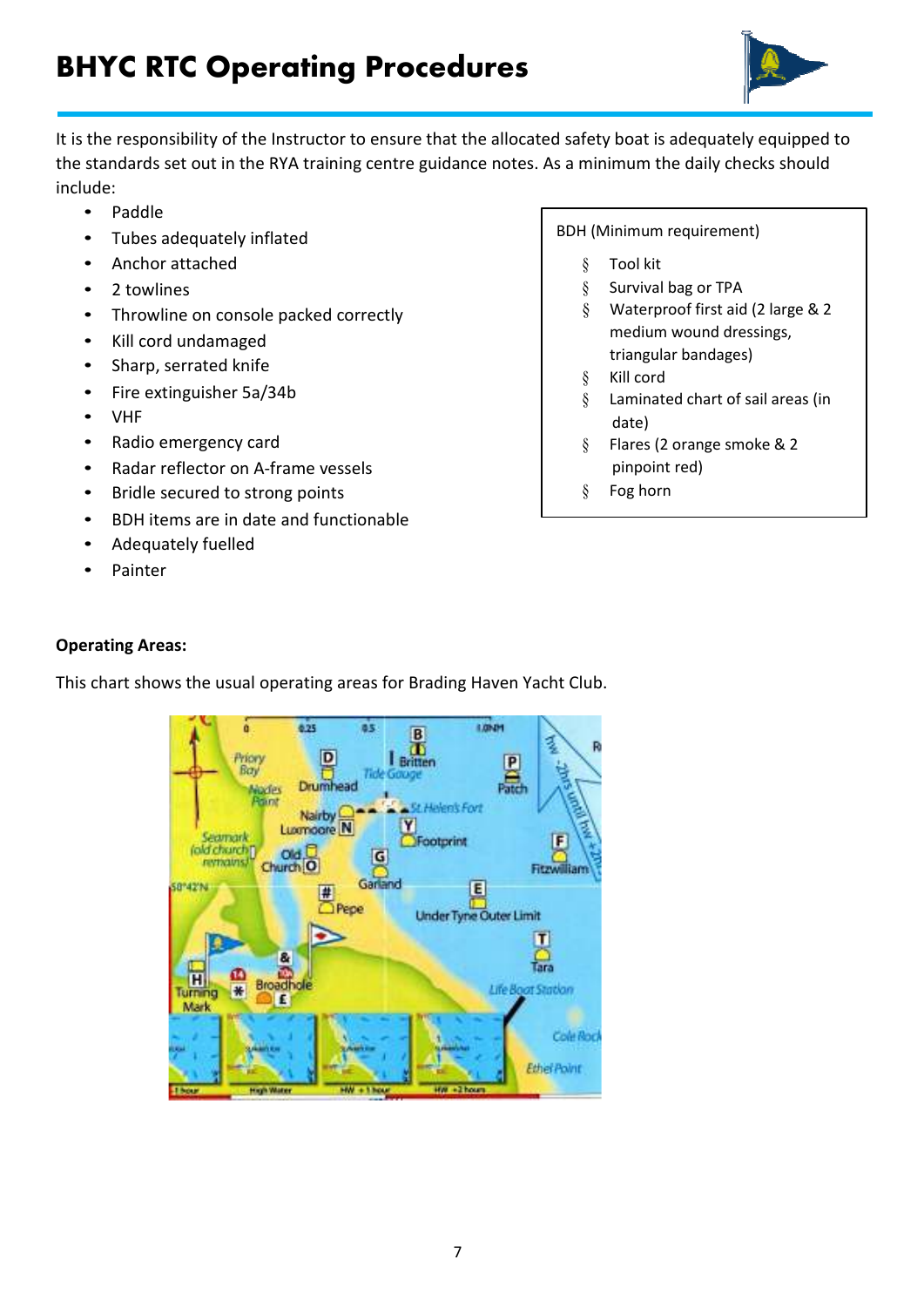

#### **Youth Race Coaching Specifics**

#### **Staffing:**

Every race coaching session must be supervised by an event organiser onsite who should be a member of the club.

The Lead Coach should be a RYA Race Coach Level 2 or RCL3 unless prior approval has been given by the Event Organiser, in which case a qualified Dinghy Instructor (ideally with Race Instructor endorsement) may take on the role. Dinghy Instructors may support a Coach in the delivery of a race coaching session. If the Lead Coach is Under 18 they must be overseen by a RCL2 or SI who is Over 18.

It is the responsibility of the Chief Instructor to ensure all instructors/coaches have in date qualifications prior to a race training session. This includes current instructor/coach qualification (valid for 5 years) and first aid certificate (typically valid for 3 years).

#### **Race Session Organisation:**

The Training team inclusive of SI are responsible for ensuring that pre-course information is disseminated and, on the day, that participation forms and health declarations are completed and locked in the office.

Participation forms should gain consent around the use of photography equipment and video cameras for coaching.

The Instructor/coach is responsible for checking the weather forecast prior to the course and discussing with the lead coach/SI, during the daily briefing, an appropriate location.

Cancellation/ postponement: In the case of course cancellation due to inclement weather, the event organiser will liaise with the participants by phone or email, giving as much notice as possible.

#### **Session preparation:**

The lead coach is responsible for planning the days race training session following guidance from the event organiser.

The event organiser and lead coach will:

- Liaise with the race officer to organise an appropriate race training area.
- Complete the daily sheet
- Brief the coaches/instructors to include session outline, weather briefing, and overview of participants with any health concerns, other sessions and sailing areas. The signals to be used on the day by all groups must be set.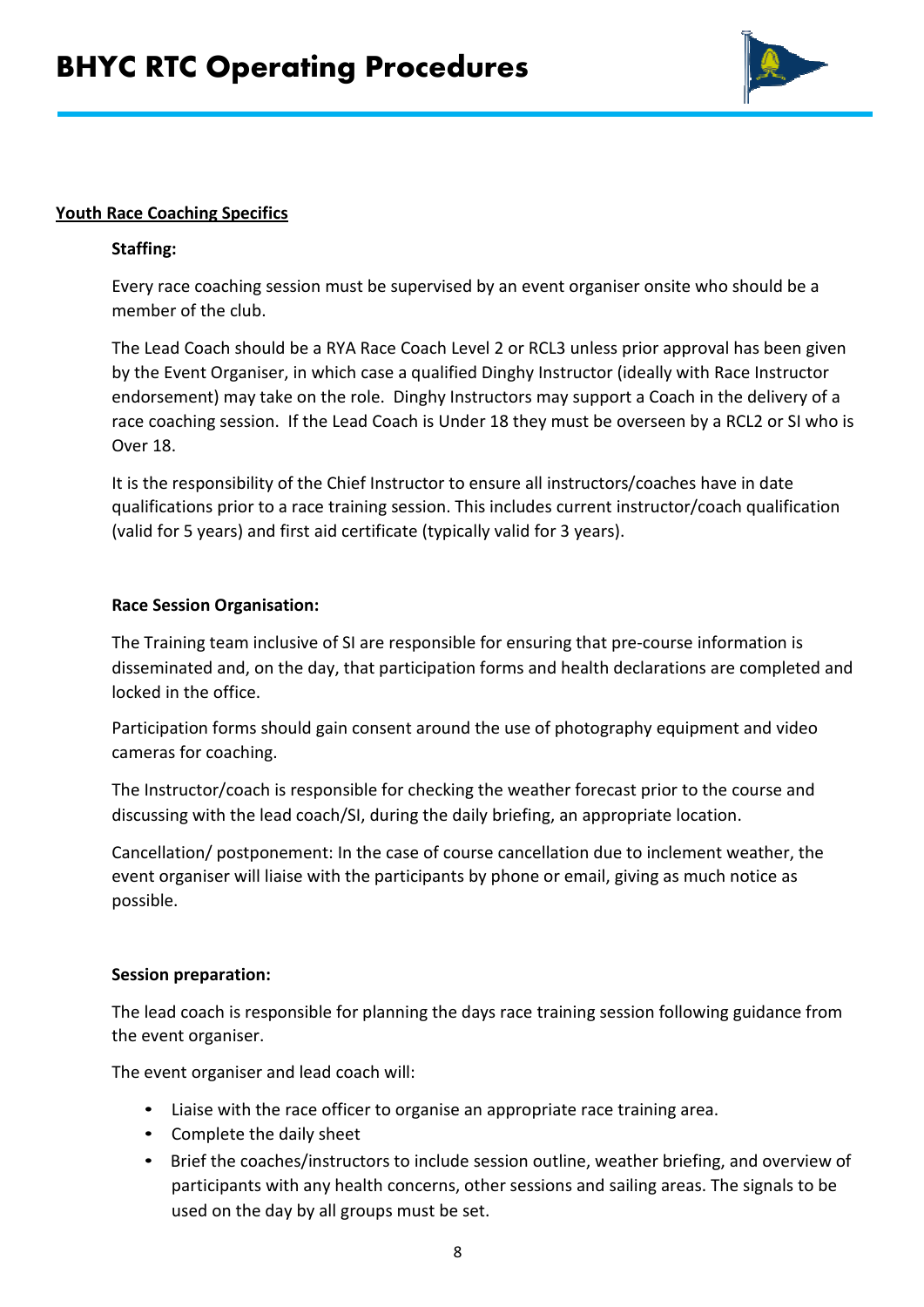

• Provide an introduction to the course participants including risks posed by weather (e.g. heat stroke/ hypothermia), hazards.

#### **The Coaches:**

- Brief the course participants for each session including:
	- o Session aims considering SMART goals
	- o Key coaching points
	- o Session logistics i.e., timing, equipment, sailing area and signals

#### **Safety boats:**

The suggested safety boat ratios for Youth Race Coaching at BHYC are provided below. Note that these are suggested ratios and the Lead Coach/SI need to consider the boats involved, the skill levels and experience of all sailors, and the likely wind and weather conditions.

As an example, Lasers generally need lower ratios than Optimist, less experienced sailors require lower ratios than squad level sailors. So, a newcomers coaching event for Lasers will likely have a much lower ratio than suggested below, whereas a Optimist session for squad level sailors may have higher ratio than suggested, despite the sessions potentially involving the same group of sailors in the same conditions.

- 1 safety boat for up to 4 double-handed dinghies, or 6 single-handed dinghies
- 2 safety boats for up to 8 double-handed dinghies, or 12 single-handed dinghies
- 3 safety boats or more for over 12 double handed dinghies, or over 18 single handed dinghies

Each race training group must have allocated safety boats in addition to safety boats allocated to racing events. This is to ensure there is sufficient cover for coaching and general club sailing/racing. Cross cover should be avoided.

It is a requirement for every coach to have a crew on board to assist with any difficult situations that may arise during training, unless permission to coach without a crew onboard the safety boat has been given by both the Lead Coach and Event Organiser.

Coaches must ensure that safety boat ratios are adhered to when launching boats. Safety boats must be in place before any boats are launched.

#### **British Stand Up Paddle Boarding Course & Activity Sessions for groups**

BHYC paddle boards can be used to provide BSUPA courses and in conjunction with BHYC RYA courses providing the correct BSUPA ratios are adhered to.

#### **Operating conditions**

Paddle boards may be used in a calm sea state in a sheltered area with a wind speed no more than 10 knots (Force 3).

Bembridge Harbour Channel should be avoided and particular care must be taken when working with an Offshore breeze.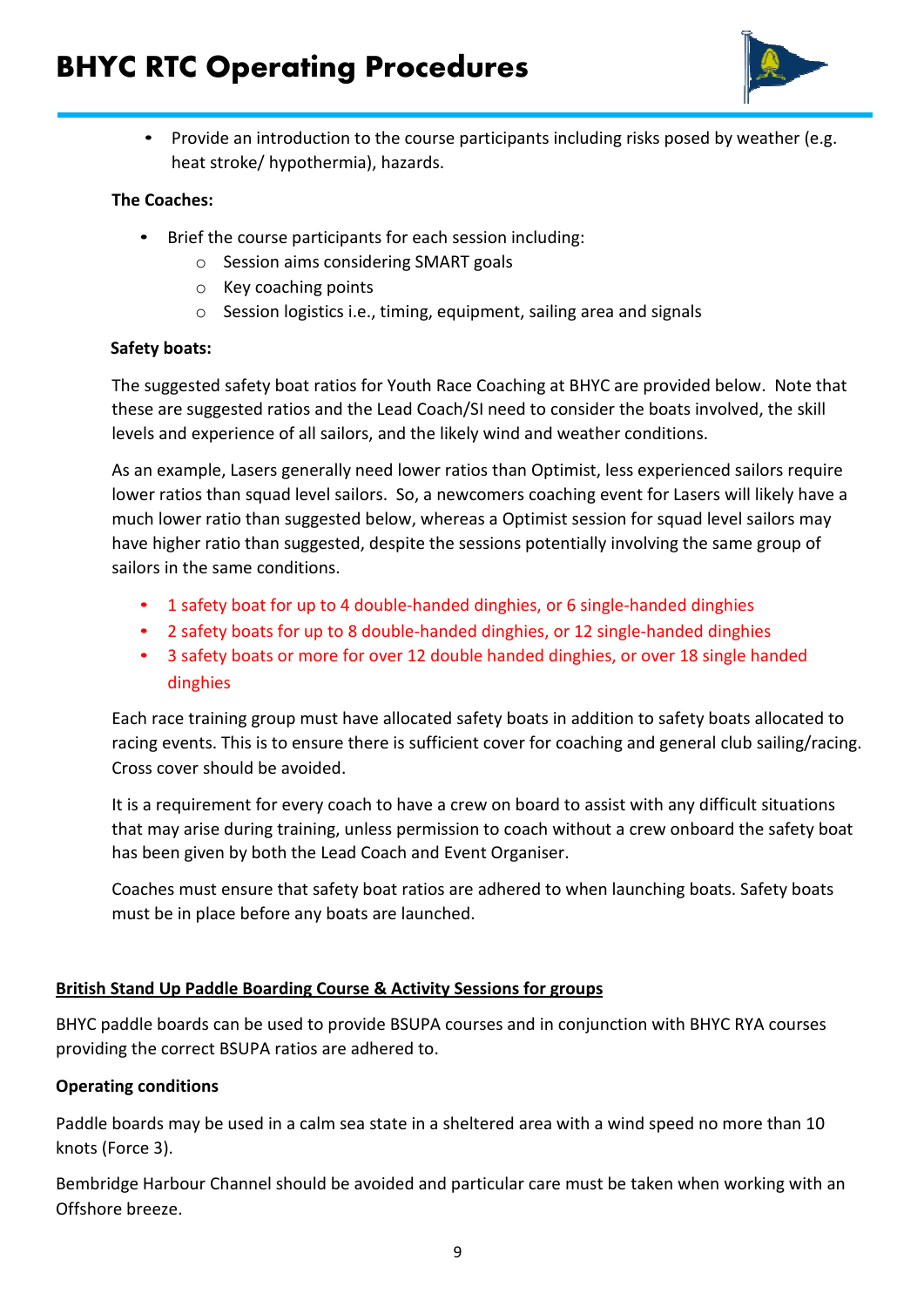

Following methods of operation will apply: -

#### **Students**

1. All students will have completed a relevant booking and medical form before commencement on a stand up paddle boarding course.

2. All students will have been sent a kit requirements list before commencement on the course.

3. All students will at all time whilst afloat wear an approved and tested flotation aid supplied or checked by an Instructor.

4. All students whilst on SUP session will wear appropriate footwear.

5. All students will at all times undertake to follow the requirements of the Instructor.

#### **Instructors**

It is the responsibility of Chief Instructor to ensure all Instructors have in date qualifications prior to instructing on a course. This includes current BSUPA instructor qualification (valid for 3 years) and first aid certificate (typically valid for 3 years). It is recommended a Instructor should consult with the principal if they are undertaking a first aid course other than the RYA course. There is no longer an RYA list of approved courses and each must be judged on its syllabus and learning outcomes.

1. All instructors for BSUPA Courses and taster sessions will be to the standards recognised by the BSUPA at the time that the course is run. The minimum requirements for instructors on site will be a BSUPA level 1 Instructor – Ready to ride.

 All instructors will be responsible for making themselves aware of any medical issues concerning their students.

2. All instructors will be responsible, in the first instance in conjunction with the Chief Instructor/duty SI, making a dynamic risk assessment for the conditions for paddle boarding. If any instructor has doubt of the student's ability to cope an alternative activity or other method of teaching must be adopted.

3. All instructors are responsible to brief the students in the appropriate method for kit care.

4. All instructors will be aware and trained in the methods of: -Towing a board, recovery from a board and board recovery using a powerboat, and should as a minimum hold the RYA Powerboat level 2.

5. All instructors will make sure at all times; the students are supervised.

6. No instructor will allow any student to go on activity unless footwear is worn.

7. The instructor has the role to designate the boarding area in conjunction with the Chief Instructor/duty SI.

8. The instructor, whilst students are afloat will maintain and carry the issued Safety kit in dry bag.

9. If games are played due consideration must be made concerning injuries when boards are in close proximity with one another.

10. All clients, where activities deem, will wear helmets as directed by the Instructor.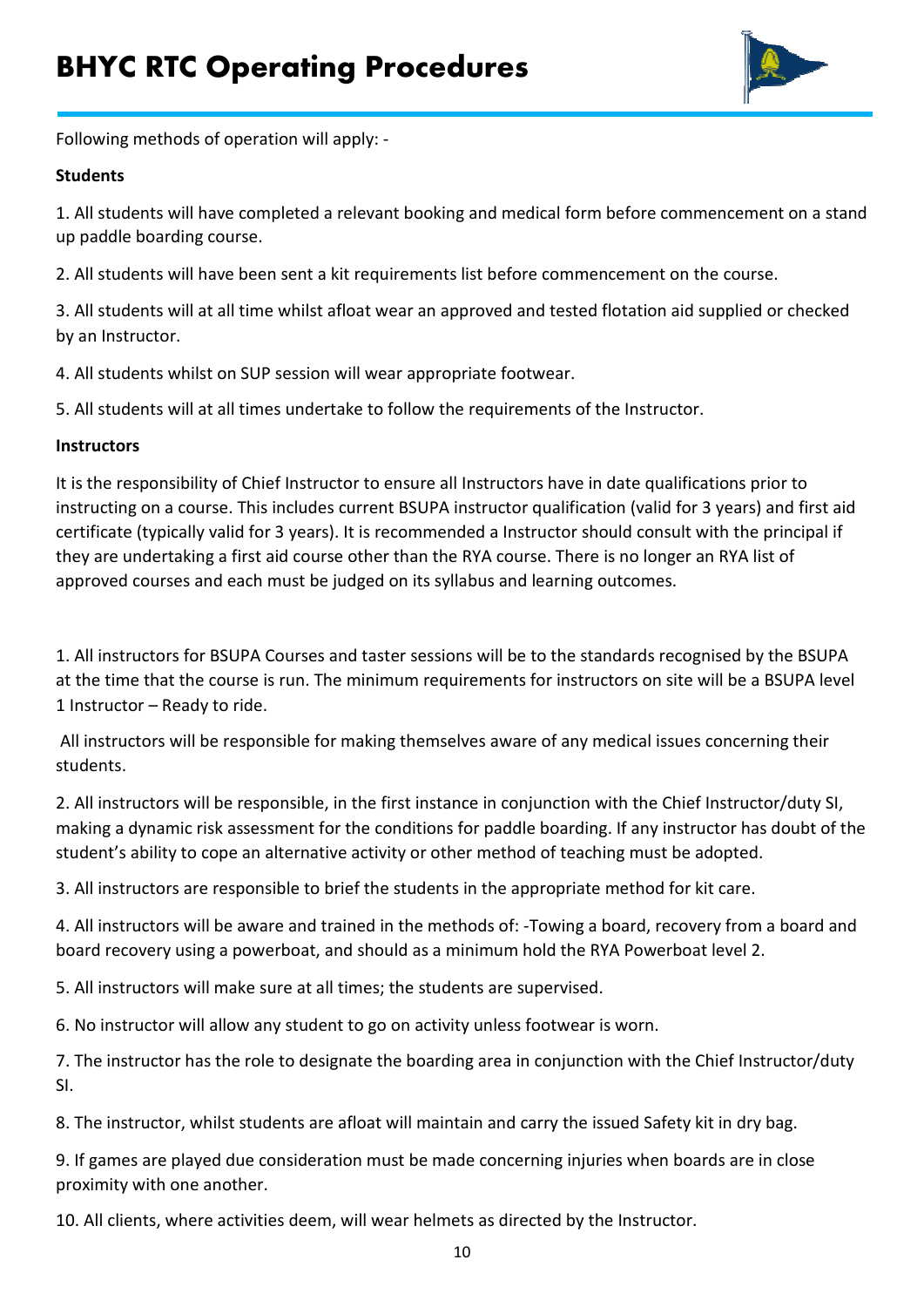

All Instructors of the centre are responsible to the Health & Safety Officer for the safety of stand up paddle boarding activities.

#### **Safety Boats**

There must be a safety boat rigged in the location of the training area. This can be alongside a pontoon or anchored in the training area.

If the Instructor needs to relocate their session this must be communicated with the Chief Instructor/Duty SI and the Safety Boat must escort the group to their new location.

#### **There must be a minimum of 1 Safety Boat to 12 paddle boards**

#### **Storage and use of Petrol:**

The refueling of BHYC power vessels is strictly duty of the Boatman only.

Petrol and Diesel stored in a locked, Fuel Bunker, located behind the Bosun's shed.

#### **Storage of Hazardous Substances**

All cleaning materials, glues and boat repair materials must be stored in locked cupboards and only used on the instructions of and under the supervision of an Instructor.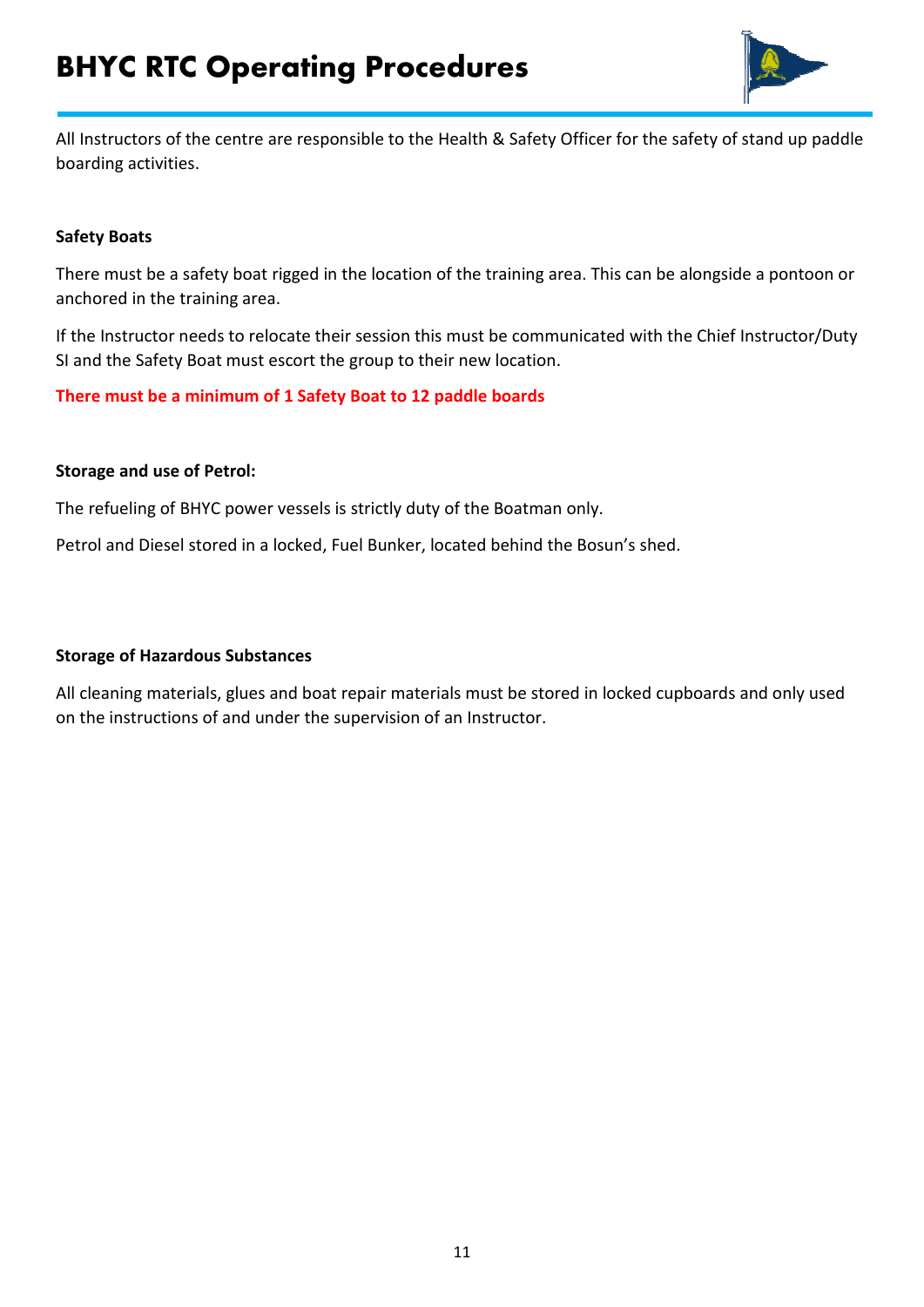

## **APPENDIX 1: New Instructor induction:**

A comprehensive induction process is needed for all new instructors who are able to contribute to the training agenda at BHYC in order that:

- 1. High standards of safety are upheld
- 2. The quality of instruction remains high
- 3. The instructor feels supported in working in a new environment
- 4. The instructor is familiar with local procedures, equipment, course plans and the emergency action plan

The induction for new instructions should utilise the following checklist:

- 1) Copies of instructing qualifications and up to date first aid cert must be e-mailed to ¨ the chief Instructor before starting (send to zwirdnam.sailing@outlook.com)
- the chief Instructor before starting (send to zwirdnam.sailing@outlook.com)<br>2) Encourage new instructor to read the training operating procedures and course<br>plans from the training section of the website or alternatively t to printed copies in the club. To include:
	- Training operating procedures
	- Health and safety policy
	- Safeguarding policy
	- Equality policy
	- Emergency action plan
- 3) The new instructor must e-mail the principal acknowledging acceptance of these documents prior to starting.
- documents prior to starting.<br>4) On the first day of instructing the new instructor should be given a site and <sup>\*\*</sup><br>equipment briefing by the SI of the day, alternatively this could be done by the officer of the day.
- 5) The SI should work closely with the new instructor during the first course wherever possible
- 6) The SI, new instructor and principal should discuss developmental needs with the <sup>-</sup> instructor and facilitate continuing development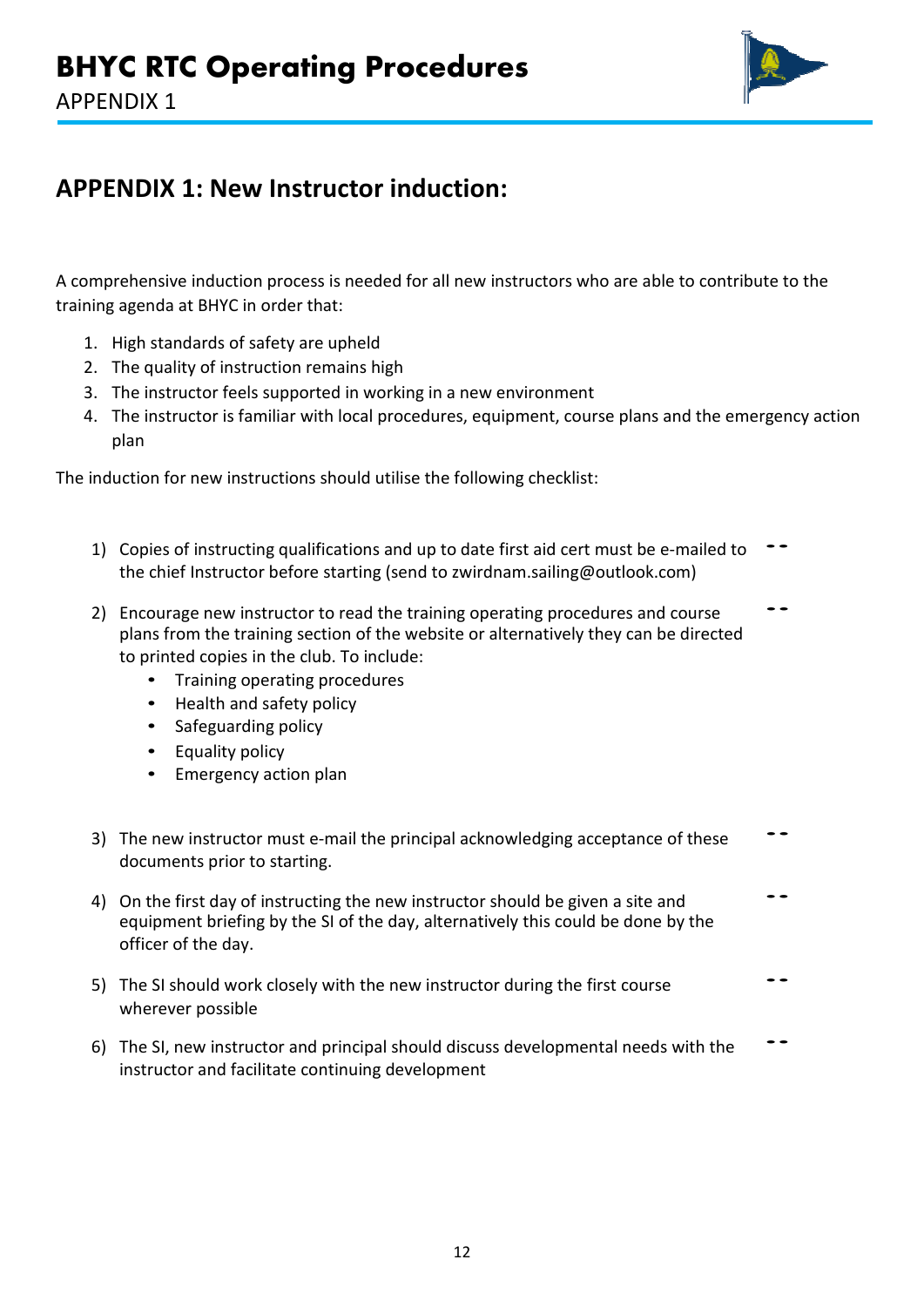

## **APPENDIX 2: Senior Instructor Course Briefing Checklist**

## **Tips for briefing instructors:**

- $\Box$  Set aims for the session with instructors
- $\Box$  Explore how instructors will conduct the session
- $\Box$  Review specific coaching points to ensure instructor knowledge
- $\Box$  Aim for an instructor led brief with open questions
- ☐ Set out course areas clearly



### **Student Welcome:**

- $\Box$  Welcome to the centre
- $\Box$  Facilities (toilets, changing areas, catering)
- ☐ Any hazards e.g. jetty, slipway, powerboats, flapping sails
- □ Structure of the course
- $\Box$  Contact for assistance during the course
- $\Box$  Ensure health declaration and participant form received for entire group
- $\Box$  Introduce instructors

#### **Senior instructor daily duties:**

- $\Box$  Liaise with duty officer
- $\Box$  Check communications (radios)
- □ Complete daily risk assessment and file in training filing cabinet
- ☐ Check weather

#### **Student Debrief:**

ֺ֖֚֝֬

- $\Box$  Opportunity for feedback distribute feedback forms
- ☐ Award certificates
- $\Box$  Discuss development for sailing following course

#### **Course review:**

- $\Box$  Discussion with instructors: what worked, what would you change?
- ☐ Ensure any accidents are recorded in the accident book. Report breakages or issues to the relevant club member

**PLAN IT, DO IT, REVIEW IT, CHANGE IT**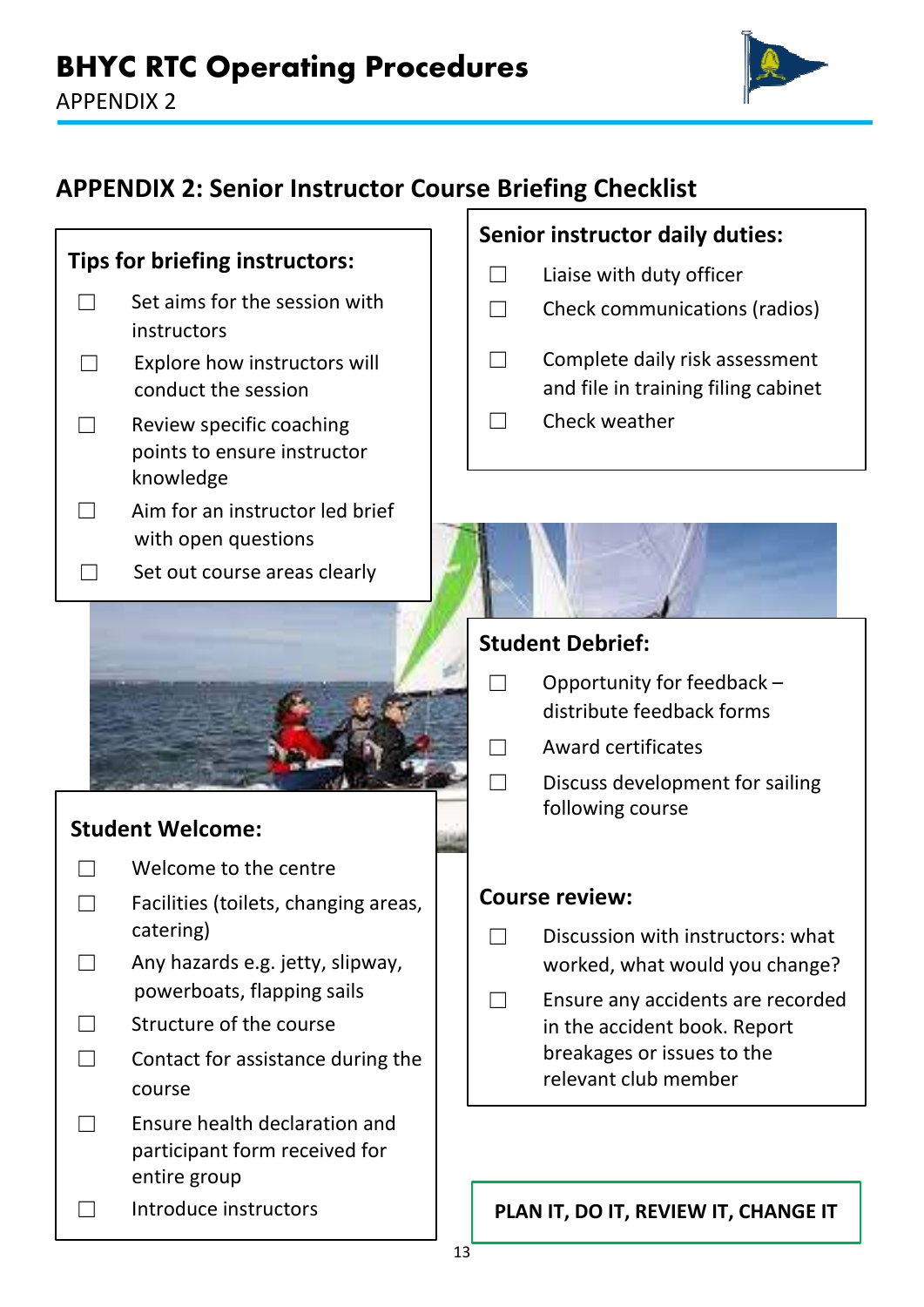

## **APPENDIX 2A: Event Organiser Checklist for Youth Race Coaching**

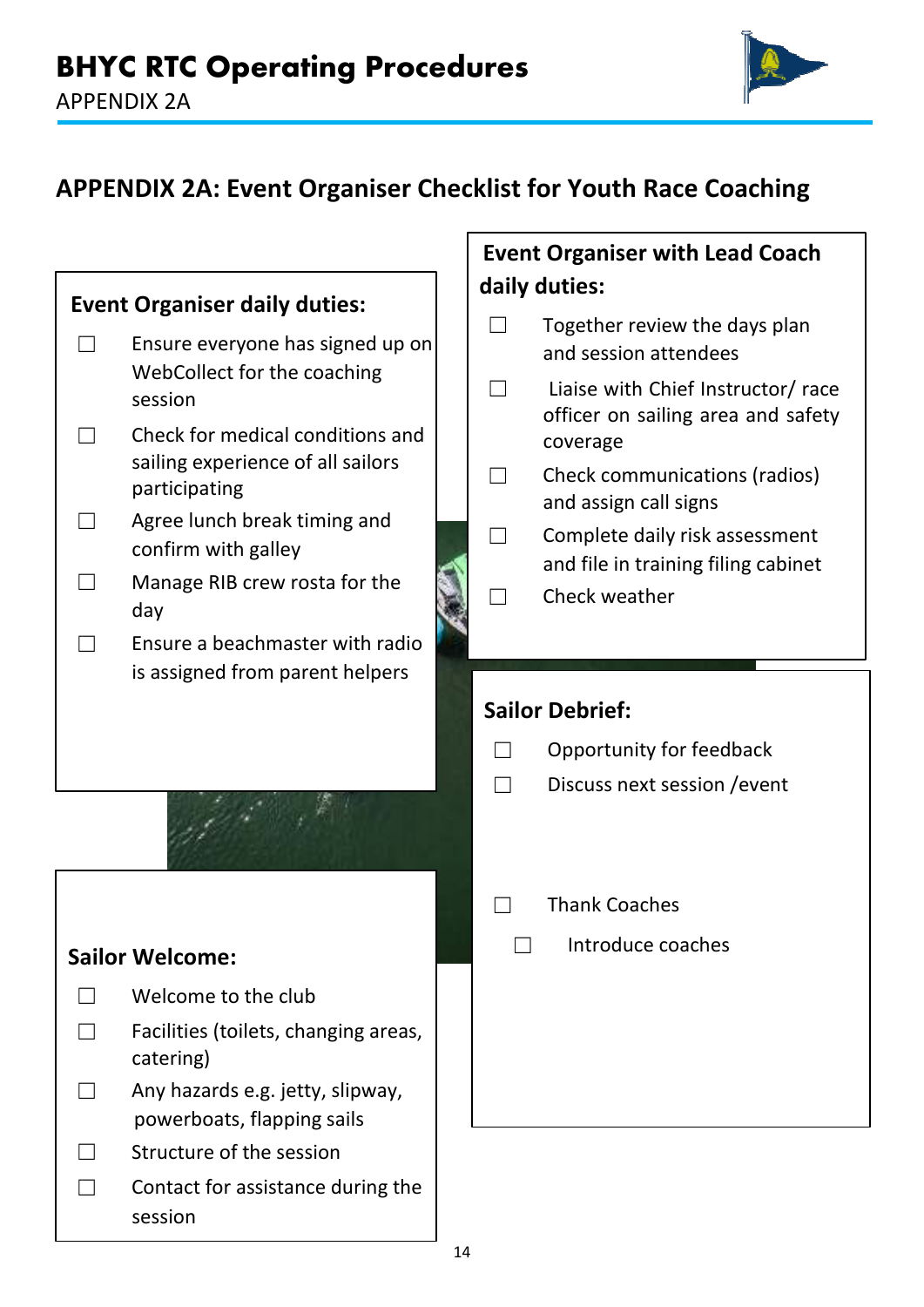APPENDIX 2A

#### **Course review:**

- □ Discussion with coaches: what worked, what would you change?
- □ Ensure any accidents are recorded in the accident book. Report breakages or issues to the relevant club member

#### **PLAN IT, DO IT, REVIEW IT, CHANGE IT**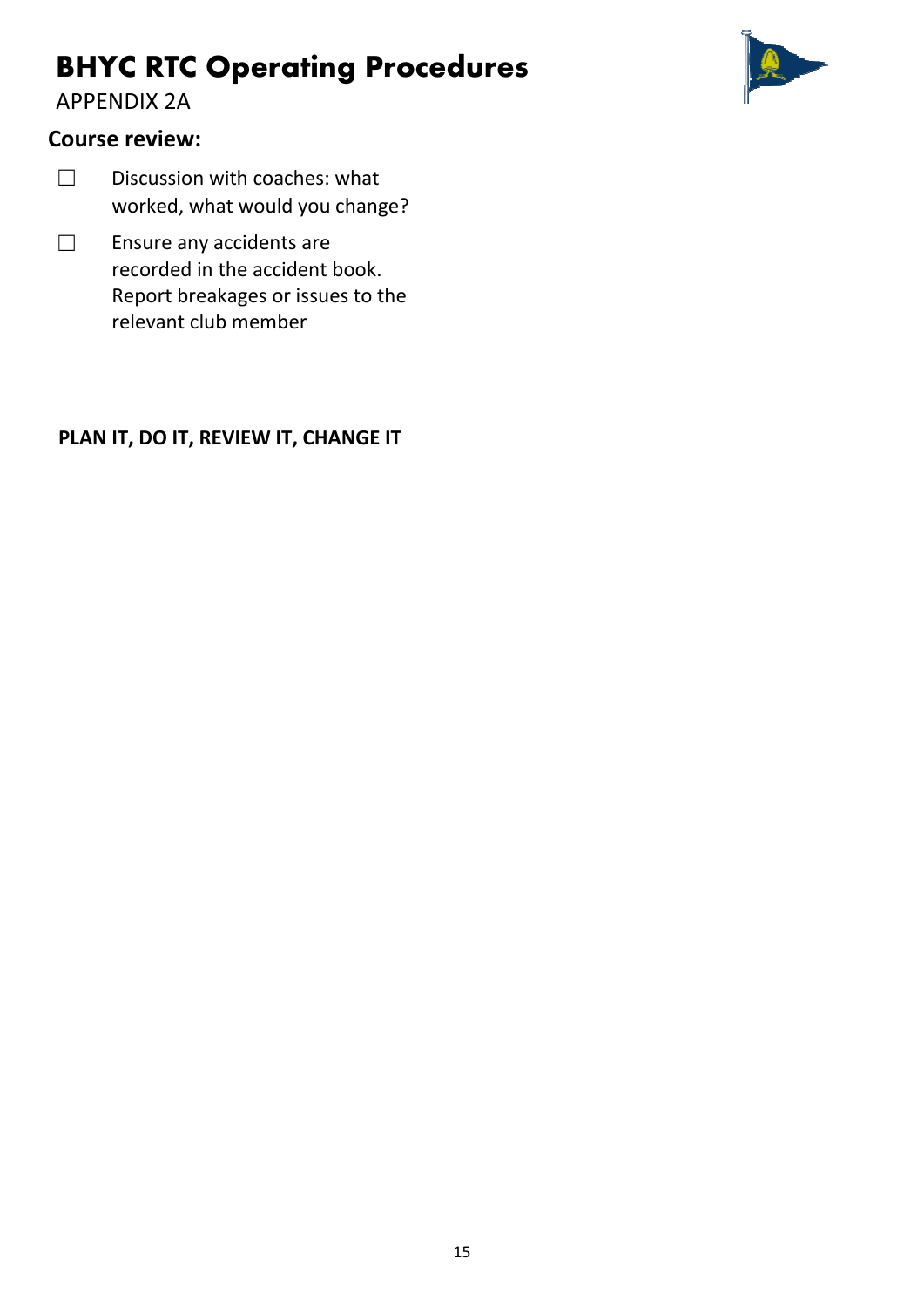



## **APPENDIX 3: Contract for training using privately owned equipment**

I, **Example 20 IV** [Name of owner] authorise Brading Haven Yacht Club to use my boat for the purposes of tuition under the supervision of the senior instructor.

| Make and model |  |
|----------------|--|
| Boat number:   |  |

This boat has a current insurance certificate (tick):

In the case of any queries I can be contacted at:

| Address            |  |
|--------------------|--|
|                    |  |
| Telephone          |  |
|                    |  |
| Signature of owner |  |
| Print name         |  |
| Date               |  |

Please direct any queries to:

Duncan Bates RYA Training Centre Principal batesmarine@aol.com Brading Haven Yacht Club